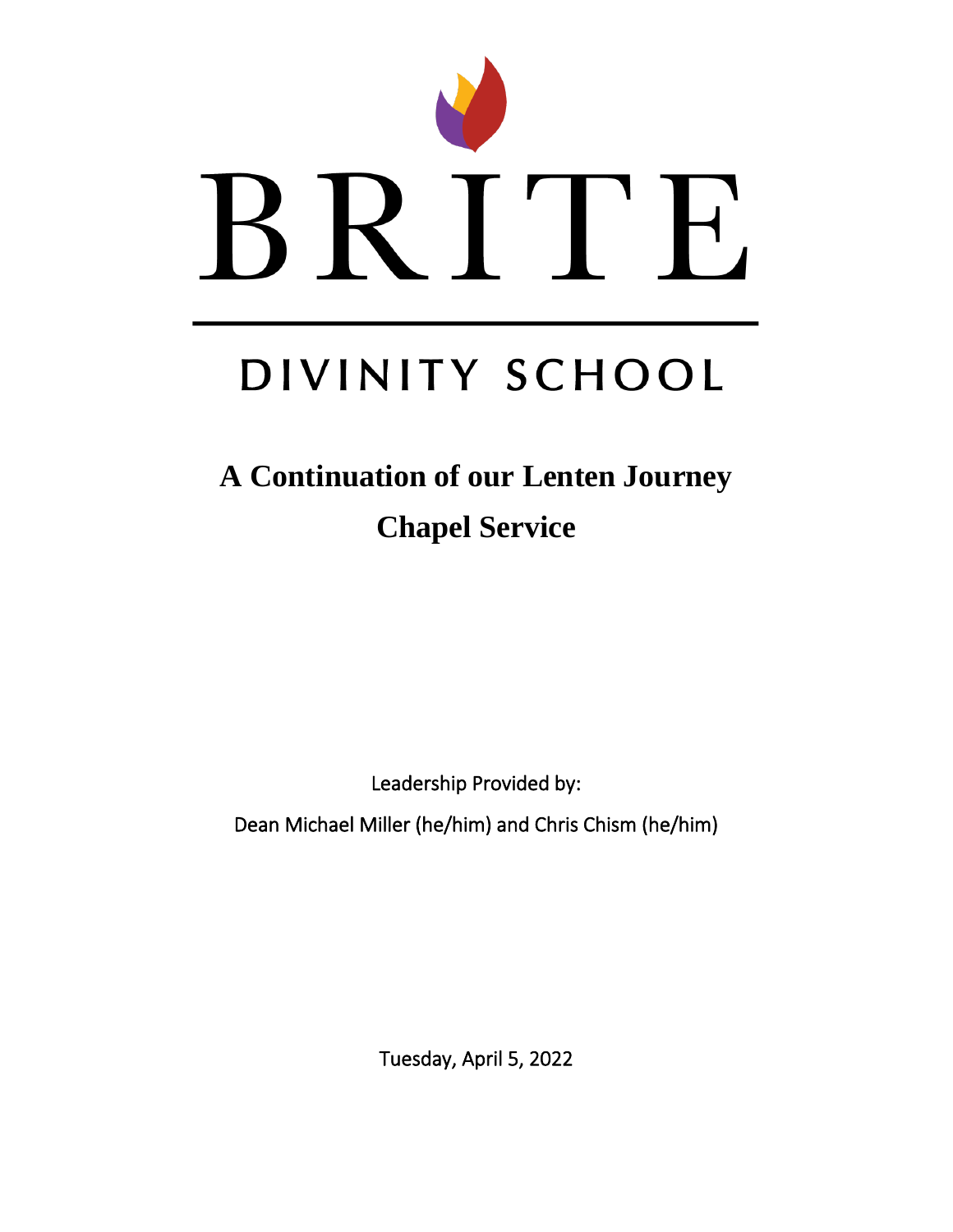

#### Prelude Music

Worship Leader/Musician Chris Chism (he/him) Founder/Lead Pastor of The House Dallas

# Call to Worship

Dr. Michael Miller (he/him) Executive Vice President and Dean

Leader: Lord, God of all Creation, we gather on this day knowing that with spring there is hope, carried upon the wind, filling field and forest, city and town. With joy, we welcome the spring sun which warms and feeds our earth with energy and light. We welcome you, season of spring.

All: Teach us dear God the lesson of spring, that all creation comes alive— trees and bushes, flowers and plants— We welcome you, season of spring; we praise you God of spring

Leader: Blessed are you, O God of all Creation who gives us the season of spring, bright season of life awakening. You gladden our hearts with opening buds and returning leaves as you put on your robes of splendor.

All: God of all life, you open the closed buds of our despair as you journey with us to the flowering places. You invite us to sing songs to the chilly regions within and to bless the lessons of winter as we become your partner in a new dance

#### Worship Song *Breathe*, *Maverick City Music*

This goes out to the worried, this goes out to the stressed Sorting out a million thoughts running through your head To everyone that's waiting for better days ahead Tired and frustrated and leaving words unsaid Please don't hold your breath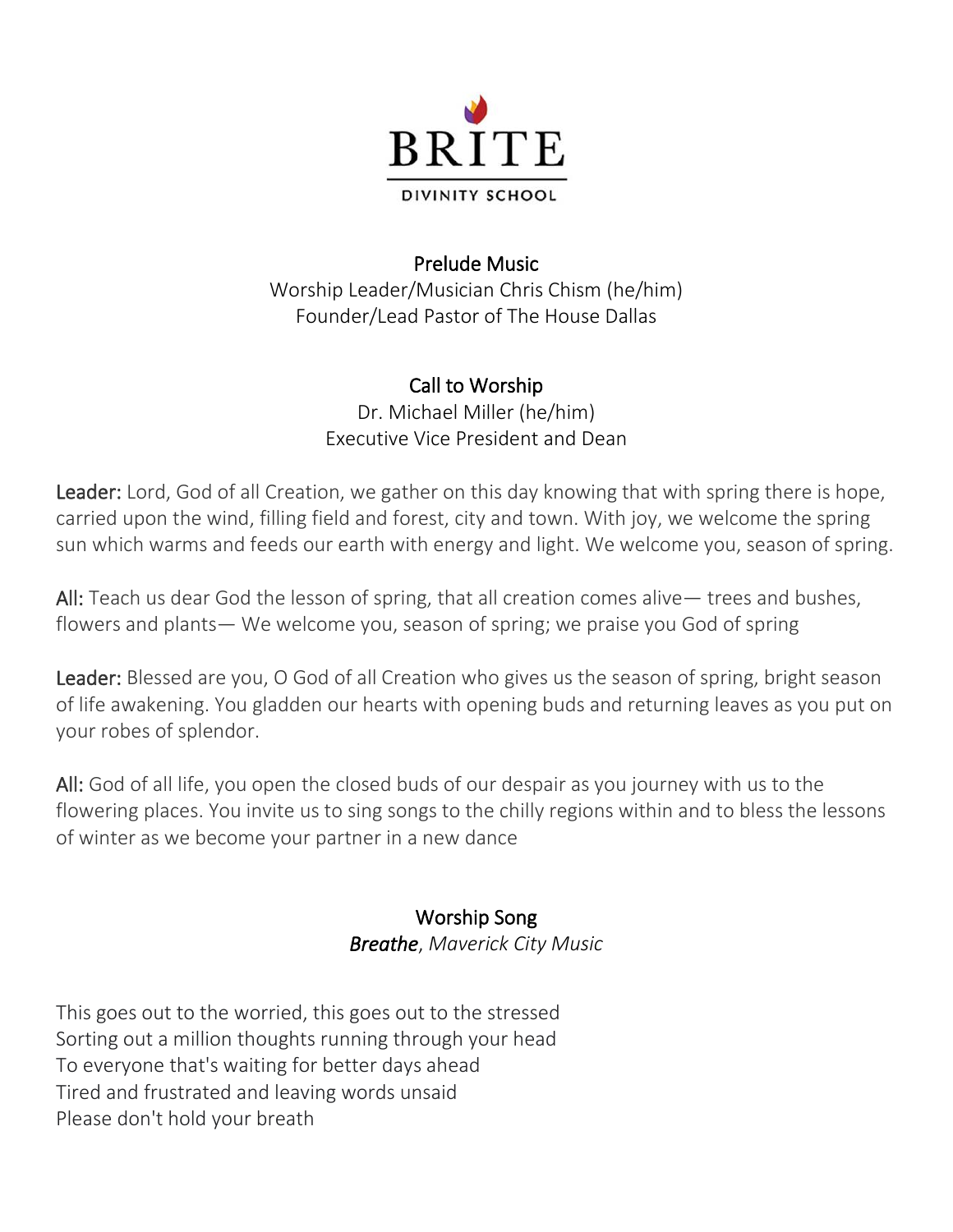

Just breathe 'Cause it's a miracle we can breathe There's power in the way that we breathe Release your heavy burdens And let everything that has breath, praise the Lord This is why we have breath, so praise the Lord

Sometimes you're in the desert, sometimes you feel the pain Sometimes God calms a storm and sometimes God let's it rain Please don't hold your breath

Just breathe This is a miracle, we can breathe There's power in the way that we breathe Release your heavy burdens And let everything that has breath, praise the Lord This is why we have breath, praise the Lord

Just breathe It's a miracle we can breathe There's power in the way that we breathe Release your heavy burdens And let everything that has breath, praise the Lord This is why we have breath, praise the Lord

Oh, and I can feel my lungs Taking air again Just breathing, I'm breathing in oxygen And I can feel my strength It's coming back again Breathing, breathing in oxygen

Oh, and I can feel my lungs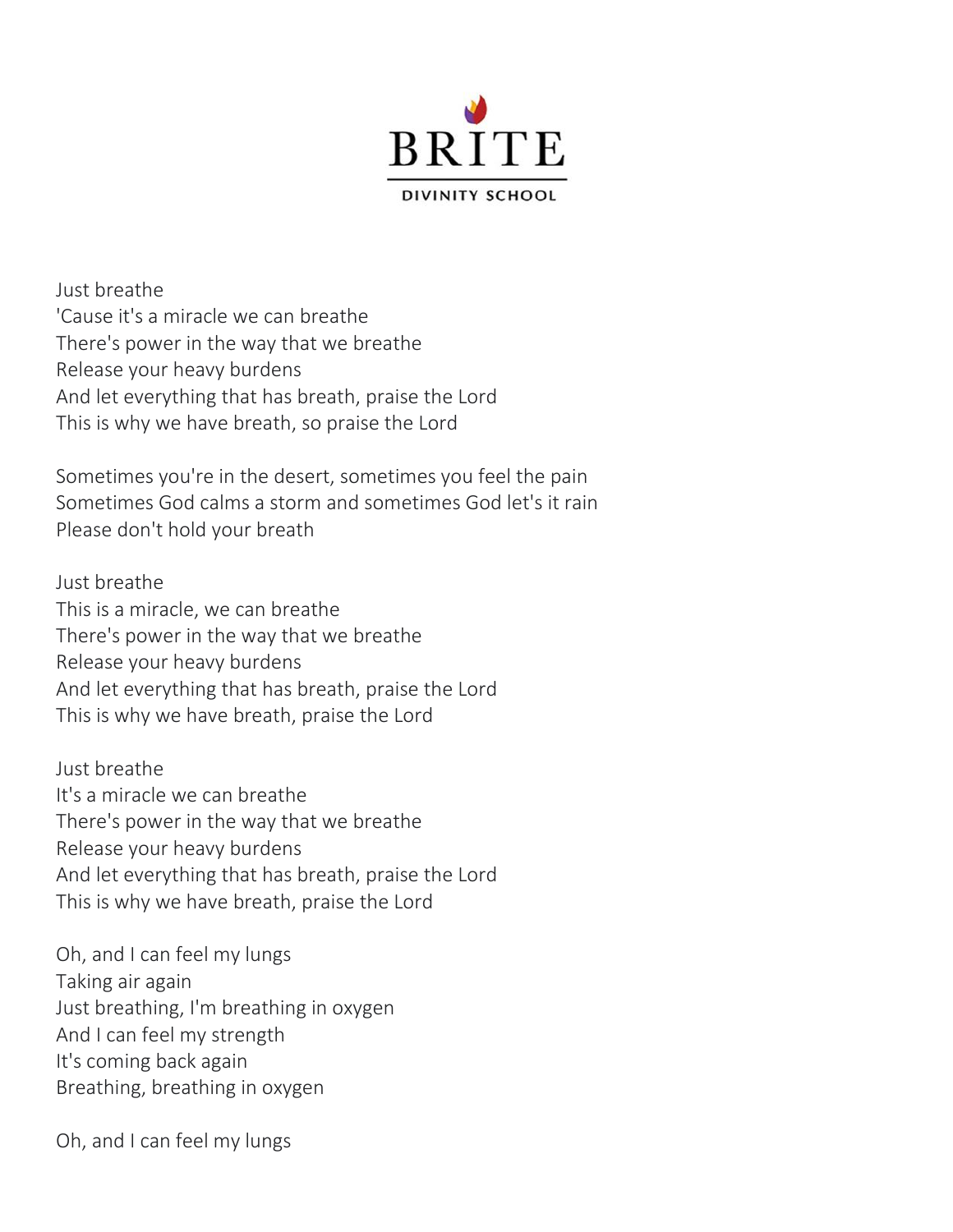Taking air again Just breathing, I'm breathing in oxygen And I can feel my strength It's coming back again Breathing, breathing in oxygen

#### Prayers of the People

Rev. Kyle Fauntleroy (he/him), Director of Development

#### Scripture Reading *Isaiah 43:16-21, NRSV*

Junior Kabwe (he/him), M. Div. Student

Thus says the Lord, who makes a way in the sea, a path in the mighty waters,

who brings out chariot and horse, army and warrior; they lie down, they cannot rise, they are extinguished, quenched like a wick:

Do not remember the former things, or consider the things of old.

I am about to do a new thing; now it springs forth, do you not perceive it? I will make a way in the wilderness and rivers in the desert. The wild animals will honor me, the jackals and the ostriches; for I give water in the wilderness, rivers in the desert, to give drink to my chosen people,

 the people whom I formed for myself so that they might declare my praise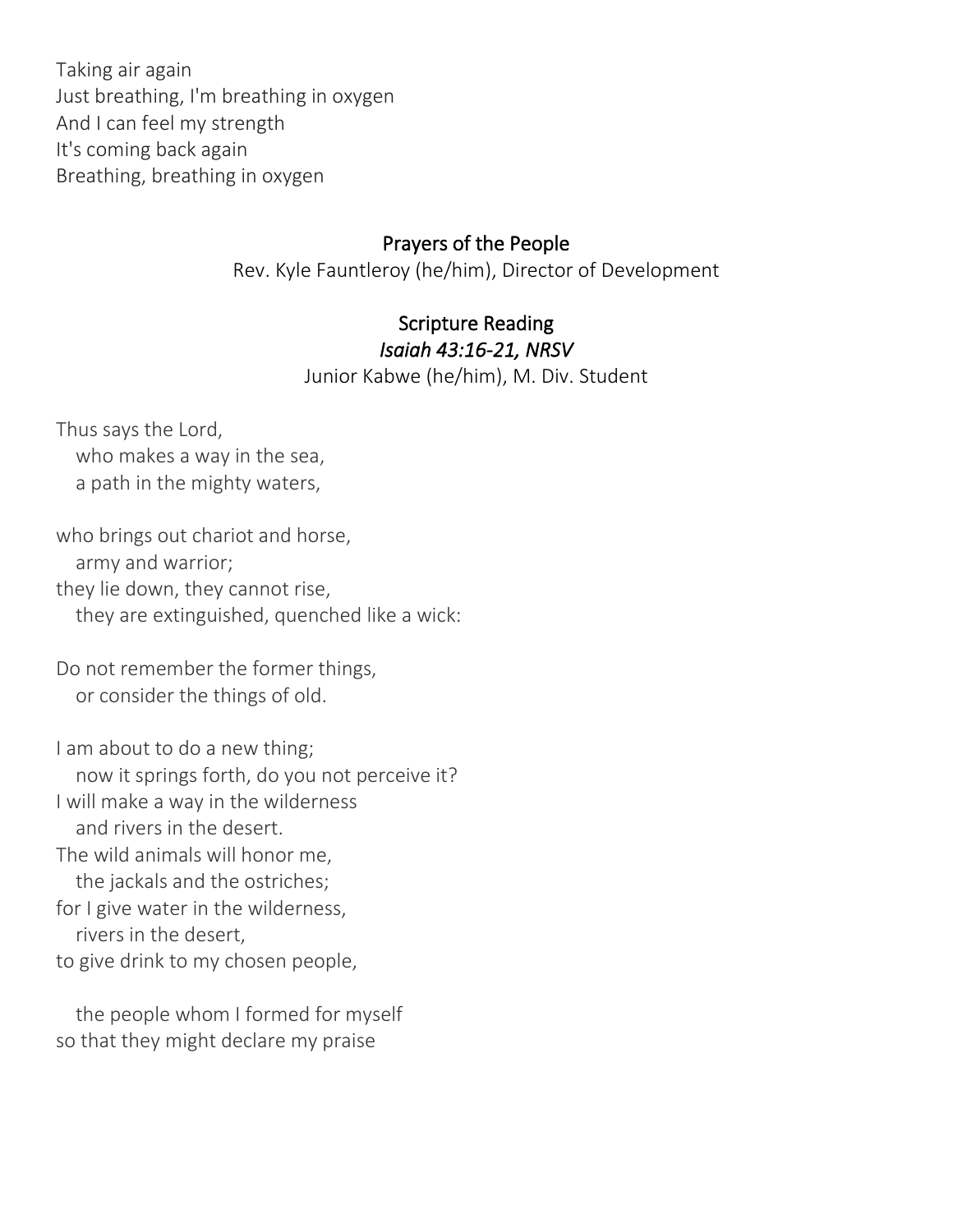

## Hymn of Reflection *I Want Jesus to Walk with Me, Traditional African American Spiritual*

I want Jesus to walk with me, I want Jesus to walk with me. All along my pilgrim journey, I want Jesus to walk with me.

In my trials, Christ, walk with me. In my trials, Christ, walk with me. When my heart is almost breaking, I want Jesus to walk with me.

When I'm in trouble, Christ, walk with me. When I'm in trouble, Christ, walk with me. When my head is bowed in sorrow. I want Jesus to walk with me.

#### Scripture Reading *Philippians 3:4b-14 NRSV*  Yvonne Taylor (she/her), M. Div. Student

If anyone else has reason to be confident in the flesh, I have more: circumcised on the eighth day, a member of the people of Israel, of the tribe of Benjamin, a Hebrew born of Hebrews; as to the law, a Pharisee; as to zeal, a persecutor of the church; as to righteousness under the law, blameless.

Yet whatever gains I had, these I have come to regard as loss because of Christ. More than that, I regard everything as loss because of the surpassing value of knowing Christ Jesus my Lord. For his sake I have suffered the loss of all things, and I regard them as rubbish, in order that I may gain Christ and be found in him, not having a righteousness of my own that comes from the law, but one that comes through faith in Christ, the righteousness from God based on faith.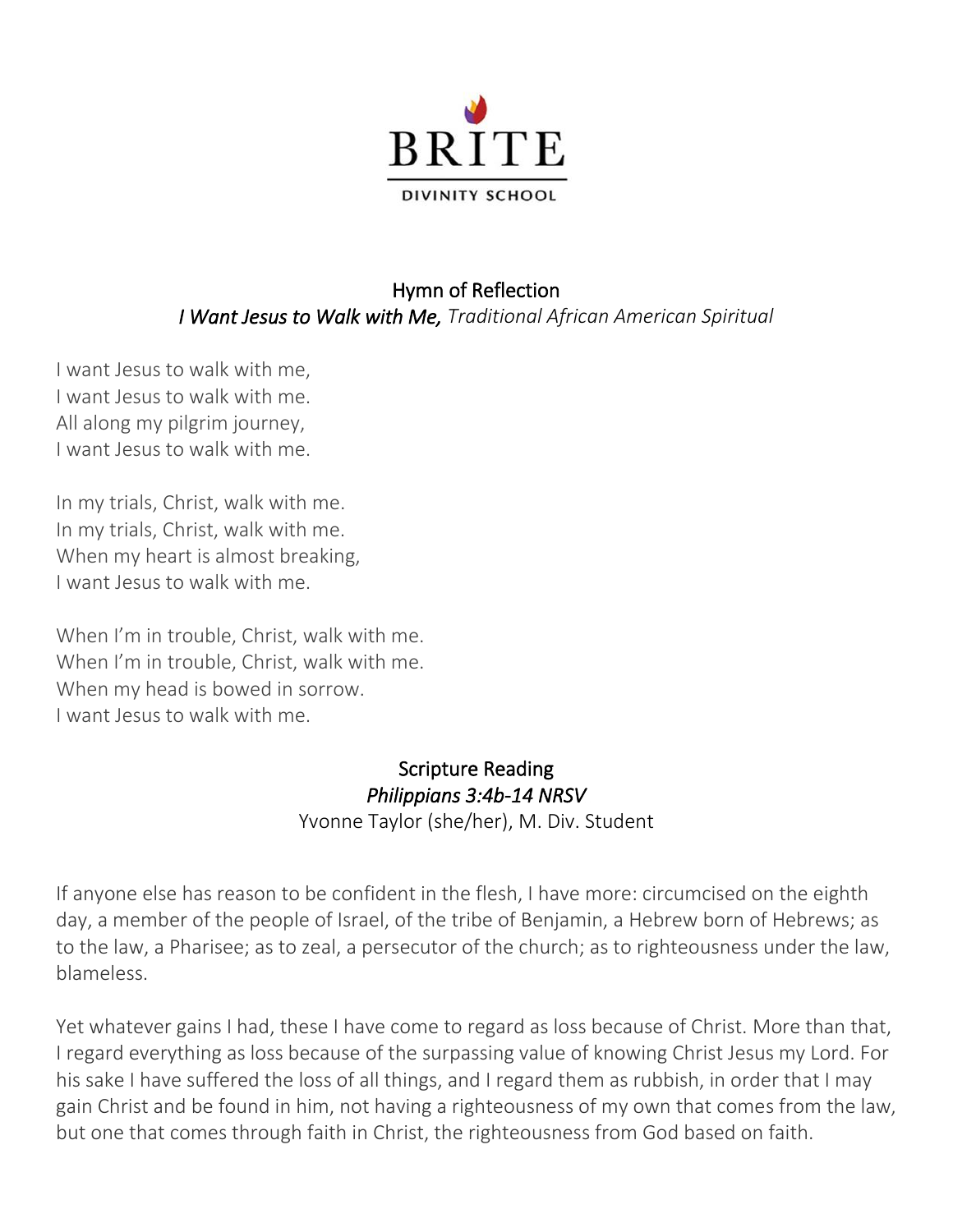

I want to know Christ and the power of his resurrection and the sharing of his sufferings by becoming like him in his death, if somehow I may attain the resurrection from the dead.

Not that I have already obtained this or have already reached the goal; but I press on to make it my own, because Christ Jesus has made me his own. Beloved, I do not consider that I have made it my own; but this one thing I do: forgetting what lies behind and straining forward to what lies ahead, I press on toward the goal for the prize of the heavenly call of God in Christ Jesus.

#### *Sermon: Do You Not Perceive It?!*

Dr. Michael Miller (he/him) Executive Vice President and Dean

#### Musical Interlude

Chris Chism (he/him)

## Communion

One: God be with you.

#### Many: And also with you.

One: Lift up your hearts.

#### Many: We lift them to God.

One: Let us give thanks to God Most High.

#### Many: It is right to give God thanks and praise.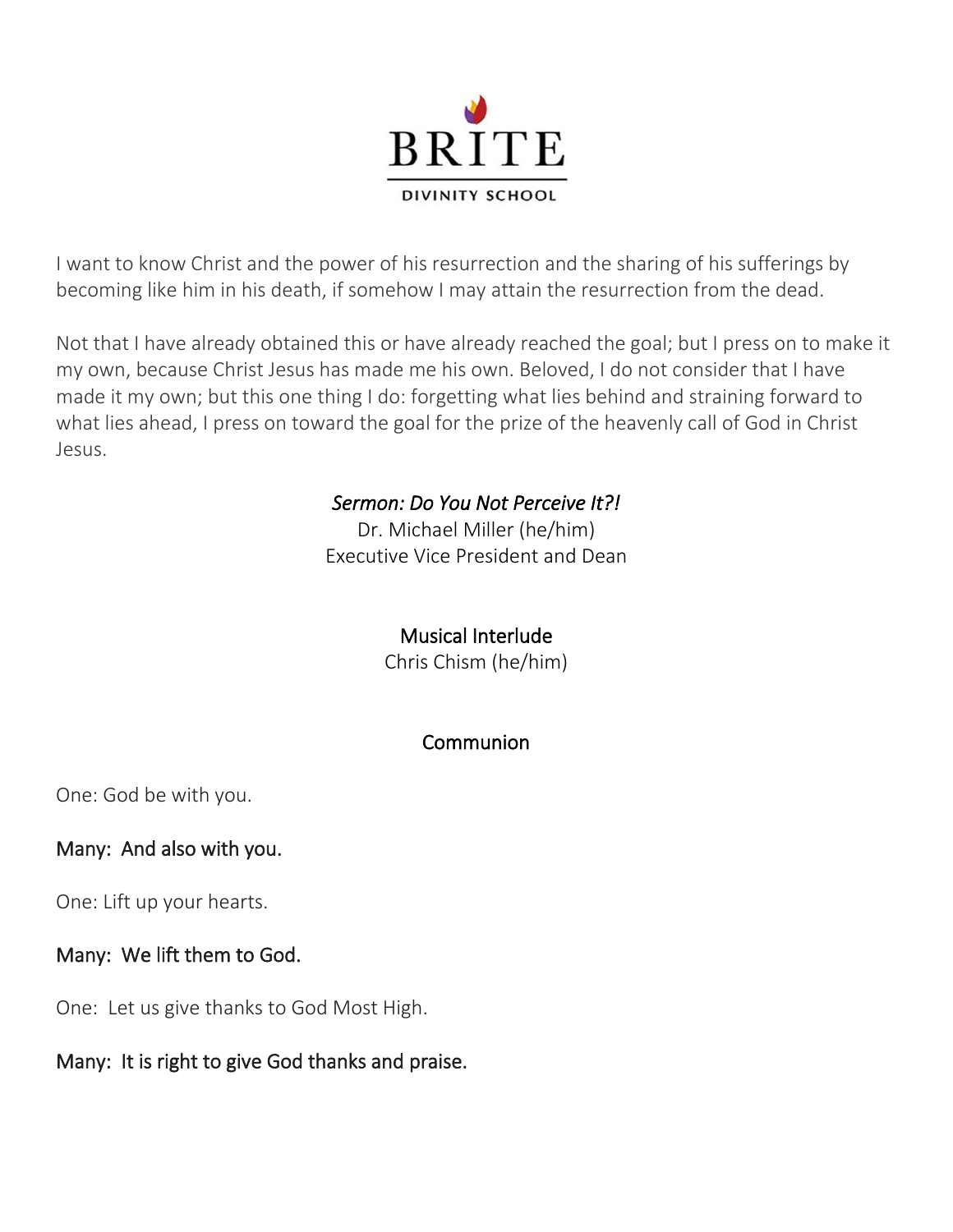

One: Holy God, we praise and bless you for creation and the gift of life…. You created humanity to live in your love. When your people wandered in the wilderness you nourished them along the way, and brought them close to you again.

You sent Jesus, your own heart, to travel with us and all people so we may come to know your love fully.

Jesus protected the lost, forgave those who had strayed, and gently guided those wandering away because of sin, fear, and rejection.

And so, with the faithful in every place and time, we praise with joy your holy name.

One: We remember that on the night of betrayal and desertion… Jesus took bread, gave thanks, broke the bread, and gave it to all those present saying: "This is my body which is given for you. Do this in remembrance of me."

In the same way, after supper, Jesus took the cup, saying: This cup is the new covenant poured out for you in my life. Do this, and as often as you drink it and remember me."

And so, in remembrance of these your acts in Jesus Christ we offer ourselves in praise and thanksgiving as a holy and living sacrifice, in union with Christ's offering for us, as we proclaim the mystery of the faith.

Many: Bless us, therefore, by your Holy Spirit that as we receive the consecrated bread and fruit of the vine at this table, we may offer you our faith and praise, we may be united with Christ and with one another, and we may continue faithful in all things. In the strength Christ gives us, we offer ourselves to you, eternal God, and give thanks that you have called us to serve you. Amen.

Sharing the Elements – Siblings come and let us eat and drink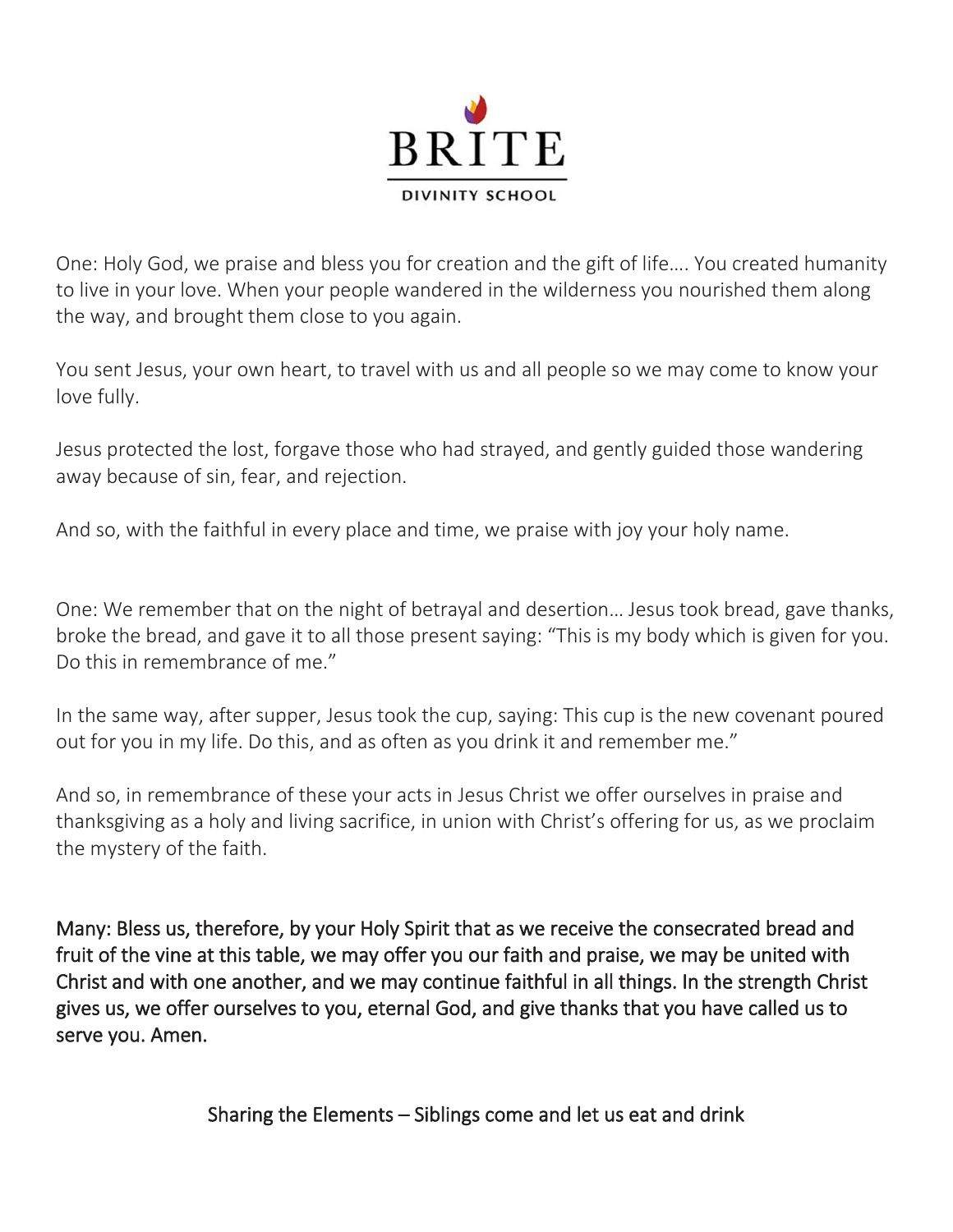

#### Closing Song: *Moving Forward by Israel Houghton*

What a moment you have brought me to Such a freedom I have found in you You're the healer who makes all things new I'm not going back, I'm moving ahead

Here to declare to you my past is over in you All things are made new, surrendered my life to Christ I'm moving, moving forward You have risen with all power in your hands You have given me a second chance

I'm not going back, I'm moving ahead Here to declare to you my past is over in you All things are made new, surrendered my life to Christ

I'm moving not going back, moving ahead Here to declare to you, my past is over in you All things are made new, surrendered my life to Christ I'm moving, moving forward

You make all things new Yes, you make all things new and I will follow you forward You make all things new You make all things new Yeah, and I will follow you forward